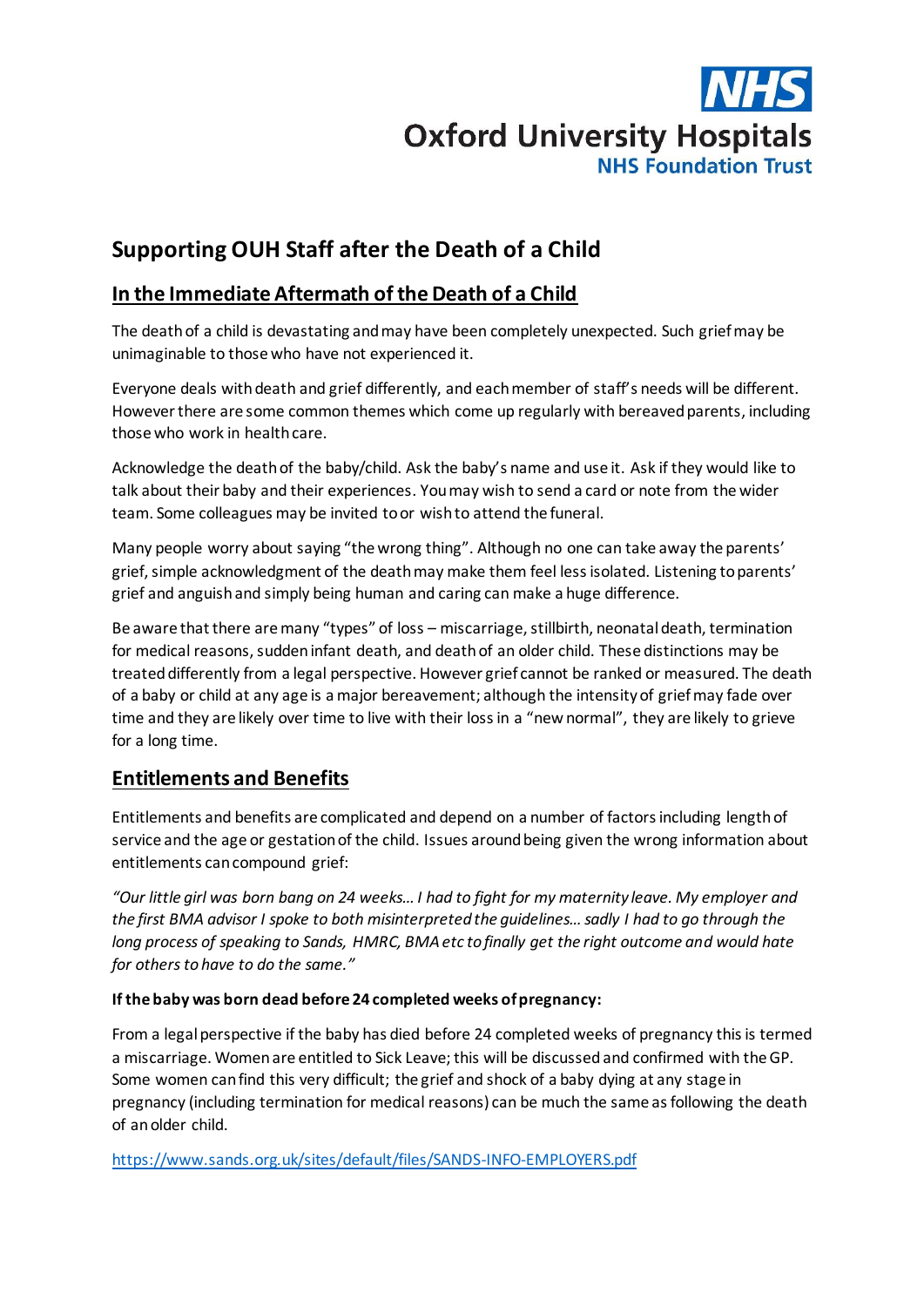#### **If the baby was born dead after 24 completed weeks of pregnancy OR if the baby was born alive at any stage of pregnancy and then died:**

Parents are entitled to paid maternity leave, paternity leave and/or shared parental leave just as they would if the baby had survived. This includes parents who are already on parental leave at the time of the baby's death (for example, after neonatal death or SIDS). It is helpful for line managers to advocate for this and ensure that staff are under no pressure to return to work.

<https://www.gov.uk/maternity-pay-leave/eligibility>

#### **If the child who has died was older:**

Parents have the right to take 2 weeks of **Parental Bereavement Leave** if they're an employee and their child dies under the age of 18 or is stillborn after 24 weeks of pregnancy (**Jack's Law** – see <https://www.gov.uk/parental-bereavement-pay-leave>)

For other Special leave issues, including compassionate leave please see: <file:///C:/Users/twice/Downloads/Special%20Leave%20Procedure%20v4.pdf>

#### **While the Staff Member is Off Work**

It can be useful to have a trusted nominated advocate for the staff member; this may be the line manager or someone s/he trusts to communicate back to the line manager. Regular but unobtrusive contact is often helpful.

Discuss with the person what they want other staff and colleagues to know and if they would prefer for staff to be told, and if so, what.

*"My head of service contacted me to check in. Just for support and nothing more. She was human and managed a sobbing me in her car."*

*"The biggest thing the partners did for me was just being kind caring humans. Saying kind words at the time of diagnosis, sending thoughtful messages at the time of death and coming to the funeral."*

*"Consultant keeping in touch, not loads, just to check in and make me aware that I'd be welcomed back whenever was right for me."* 

*"My TPD met me for coffee outside of the hospital. She was so kind, asking about my daughter. She reassured me that work would be there if or when I wanted to go back, and that there was no pressure to return."*

"*I wasn't entitled to maternity leave and so was off sick. I had emails from medical staffing asking why I was off for such a long time without good reason… I had a phonecall from my TPD to ask me what placement I wanted a few days before the funeral… was surprised when I cried on the phone…. My rotation had ended and I wasn't ready to return to training I was simply "let off." So I had no baby, no job and no income."*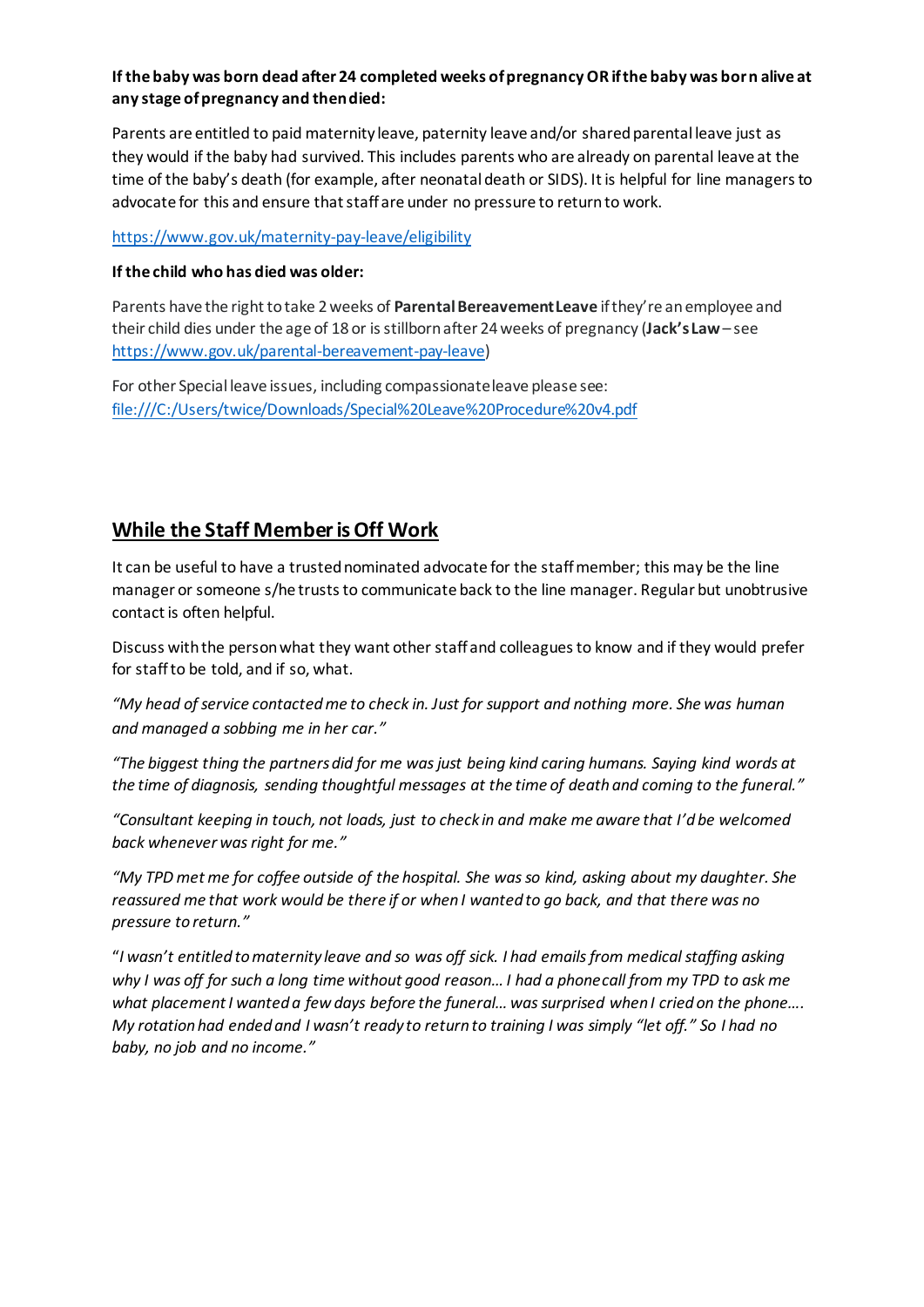## **Supporting a Return to Work**

*"Returning to work after the death of my daughter was the hardest thing I did. I found it difficult even to go into the hospital building – I walked past the maternity unit where she died, I walked past the bereavement offices. I even found it difficult having normal conversations to begin with."*

Healthcare staff are likely to need a very individualised plan for supporting their return to work after the death of a child.

Issues which line managers and other colleagues may be to be aware of, and support, include:

- Tiredness and exhaustion
- Word finding difficulties
- Difficulties with concentration
- Decline in practical skills
- Lack of confidence and self esteem
- Feeling of vulnerability
- Frequent "triggers" of the health care environment.

Some things which others have found useful, and may be offered as part of a plan, include:

- Early referral to occupational health, who can help facilitate a phased return to work, if felt appropriate;
- Supernumerary working if possible to begin with;
- Offer of non-clinical working options to enable the staff member to simply get used to being in a healthcare workplace; this may include for example attending teaching sessions, or doing audit.
- Flexibility around working hours where possible, for example ensuring that first shifts are daytime shifts with appropriate supervision;
- Offer of additional training in a safe environment to regain confidence in practical skills;
- An advocate for the staff member, who can liaise with, for example HR, payroll, clinical and educational supervisors;
- It might be helpful to discuss how employees might manage difficult moments in the workplace, when they may need to take some time out.
- It can be helpful to discuss very small, achievable goals for the staff member; coaching can help with this.

*"My educational supervisor took me for a coffee, and I kept crying. I think many people were surprised at how sad and fragile I still was, a year after her death. I had a phased return, which was helpful as I was so exhausted. My coach helped me make small goals, like "take some blood, put in a cannula, talk to a patient." They felt insurmountable to begin with but each small goal added up. "*

Many bereaved parents have had difficulties with HR and payroll issues (including pay being wrong, or not being paid at all). Returning staff are vulnerable and may not have the capacity to deal with these issues on top of returning. It is extremely helpful for staff to have an advocate to help sort out these practical issues:

*"My head of service ensured that HR were aware and helped support the sick pay cock-ups that I encountered."*

*"Consultant just sorted payroll so I didn't have to worry."*

*"I was on a locum contract. My boss organised extension to take away the anxiety of contract end looming. I also had to postpone substantive interview twice!"*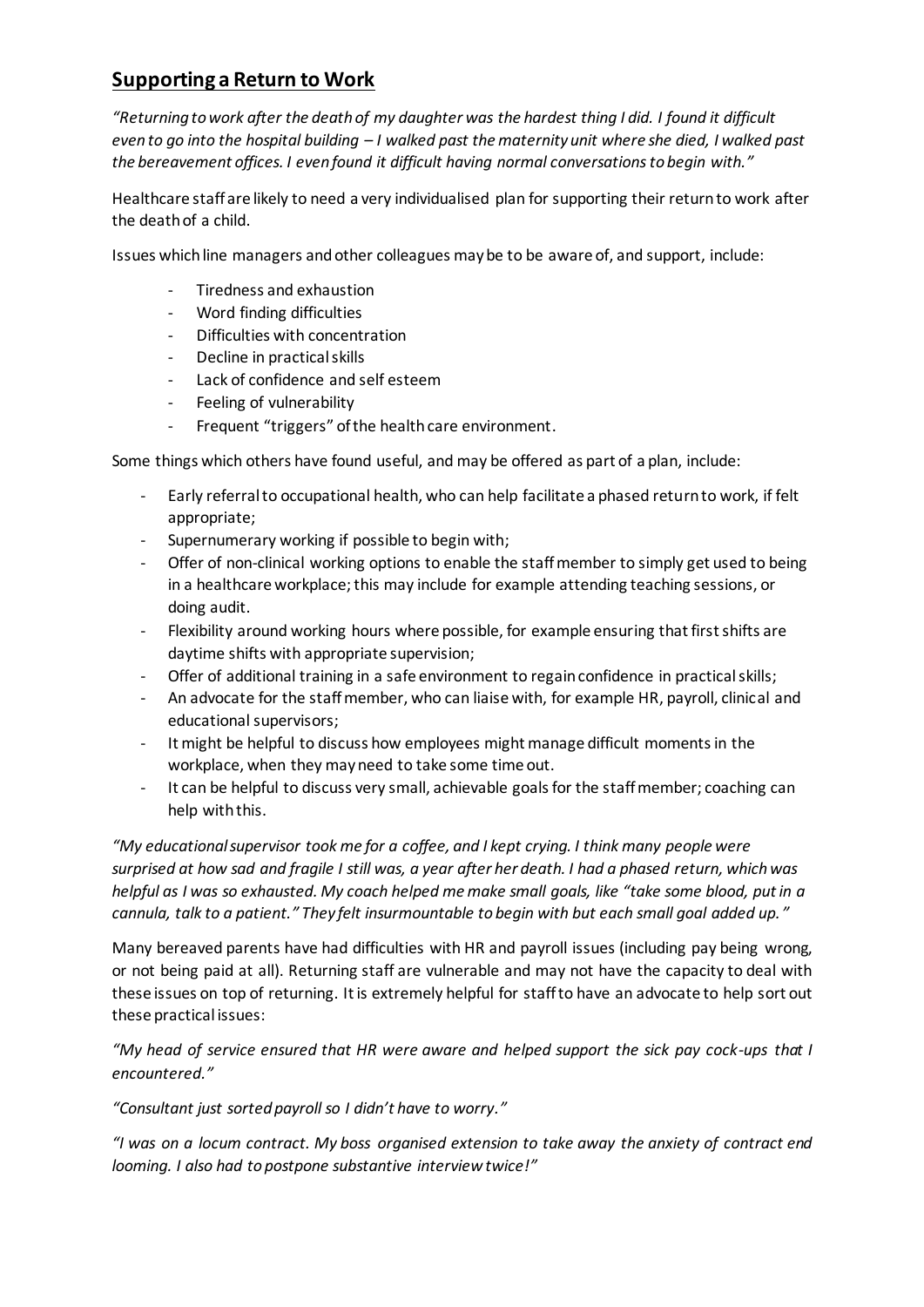## **Specific Issues of Returning to work in healthcare**

Returning to work in a health care environment may be highly triggering for health care staff. Particularly triggering areas include paediatrics, neonates, obstetrics and gynaecology and ED.

Other triggers may include seeing pregnant women, babies, and children (especially those of a similar age to the baby/child who died, or who share birthdays or due dates). Caring for others in a similar situation may bring up many complex emotions.

Resuscitation situations and breaking bad news can be particularly challenging and should be supported by senior colleagues.

Seemingly simple questions like "how many children do you have?" can be difficult to answer; bereaved parents do not want to upset the questioner but do not want to deny the existence of their child. It can be useful for bereaved parents to have a planned answer prepared for this question.

Triggers may be totally unexpected, and waves of grief may be triggered for no apparent reason.

*"My first session back was in a room with the midwife working next door and all I could hear was the fetal heart Doppler."*

*"Still feeling very traumatised by going back to the place we had our worse news – will be working on ward next door to the obstetric scanning area."*

*"What was planned was a couple of easy reviews and an afternoon sorting out admin. What happened was a few people called in sick and I ended up looking after four ventilated babies."*

*"I looked after a baby whose mother had also had a stillbirth. I was really upset that no one had told me and I read it in the baby's notes as we were seeing the patient. I also looked after a baby who had been incredibly sick; she was now getting better and I found myself jealous that her mother had difficulties breastfeeding, when I never had that opportunity. I had the self-awareness to realise that was my issue and not the mother's, but I found it tricky at the time."*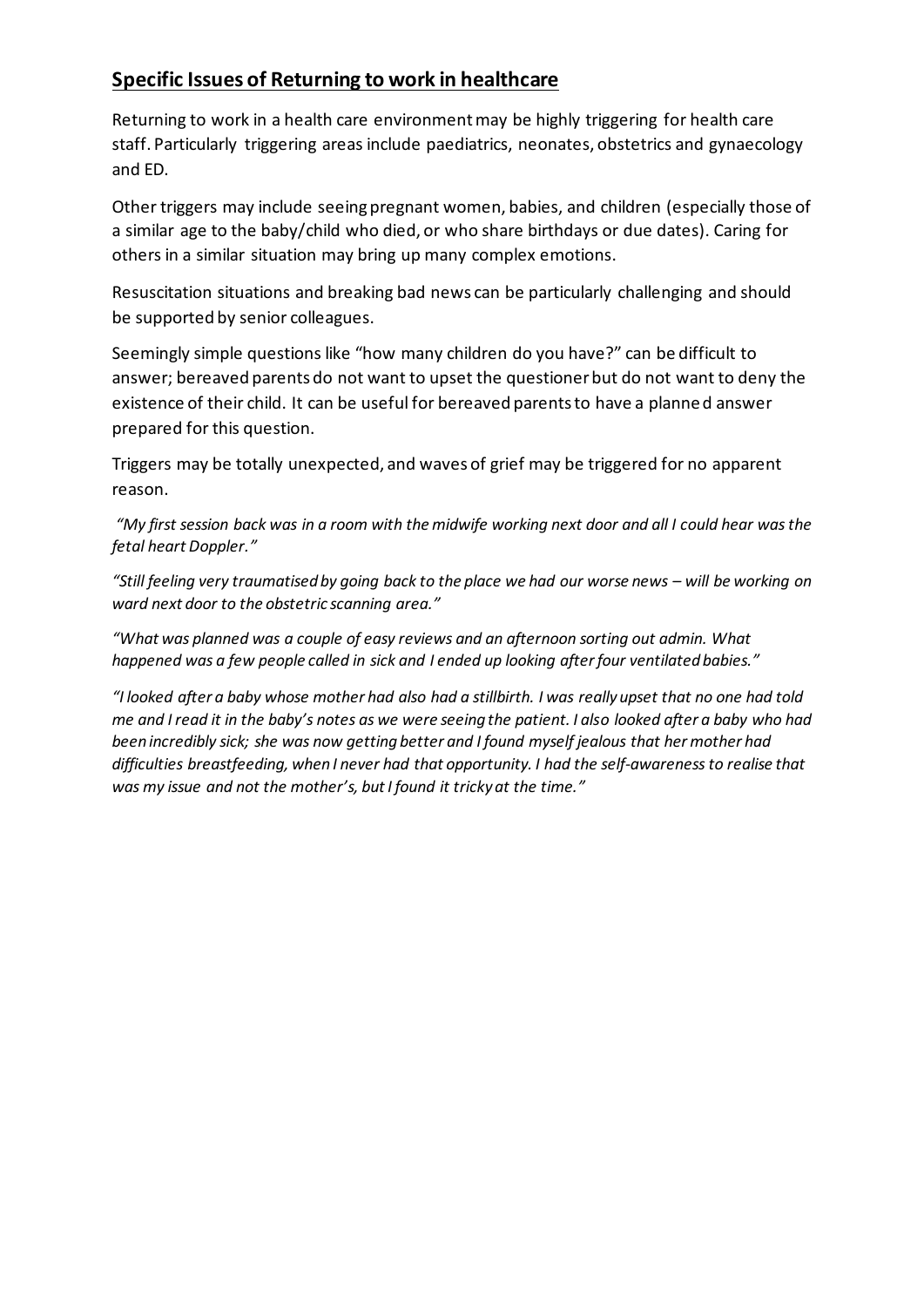## **Suggested Sources of Support and Referrals**

#### **Resources Specific to Child and Baby Death**

Sands (Stillbirth and Neonatal Death charity) - <https://www.sands.org.uk/>

Child Bereavement UK - <https://www.childbereavementuk.org/>

Winston's Wish - <https://www.winstonswish.org/>

The Lullaby Trust - <https://www.lullabytrust.org.uk/>

The Miscarriage Associatio[n https://www.miscarriageassociation.org.uk/information/miscarriage](https://www.miscarriageassociation.org.uk/information/miscarriage-and-the-workplace/)[and-the-workplace/](https://www.miscarriageassociation.org.uk/information/miscarriage-and-the-workplace/)

Antenatal Results and Choices - <https://www.arc-uk.org/>

Tommy's – [www.tommys.org](http://www.tommys.org/)

SeeSaw (support for families and siblings in Oxfordshire) - [www.seesaw.org.uk](http://www.seesaw.org.uk/)

#### **Resources Available to all Staff**

Employee Assistance Programme – Care First – <https://carefirst-lifestyle.co.uk/>Username: ouh Password: employee

OUH Occupational Health – [occupationalHealthJR@ouh.nhs.uk](mailto:occupationalHealthJR@ouh.nhs.uk)

OUH Psychological Medicine Support can be accessed via occupational health.

OUH Chaplaincy Team - [chaplains@ouh.nhs.uk](mailto:chaplains@ouh.nhs.uk) Lead Chaplain - [Sarah.Sewell@ouh.nhs.uk](mailto:Sarah.Sewell@ouh.nhs.uk) Phone **07552 262 944**

Cruse bereavement Support - <https://www.cruse.org.uk/>

#### **Resources for Nursing and Midwifery Staff**

<https://www.rcn.org.uk/get-help/member-support-services/counselling-service>

<https://www.rcn.org.uk/clinical-topics/end-of-life-care/bereavement>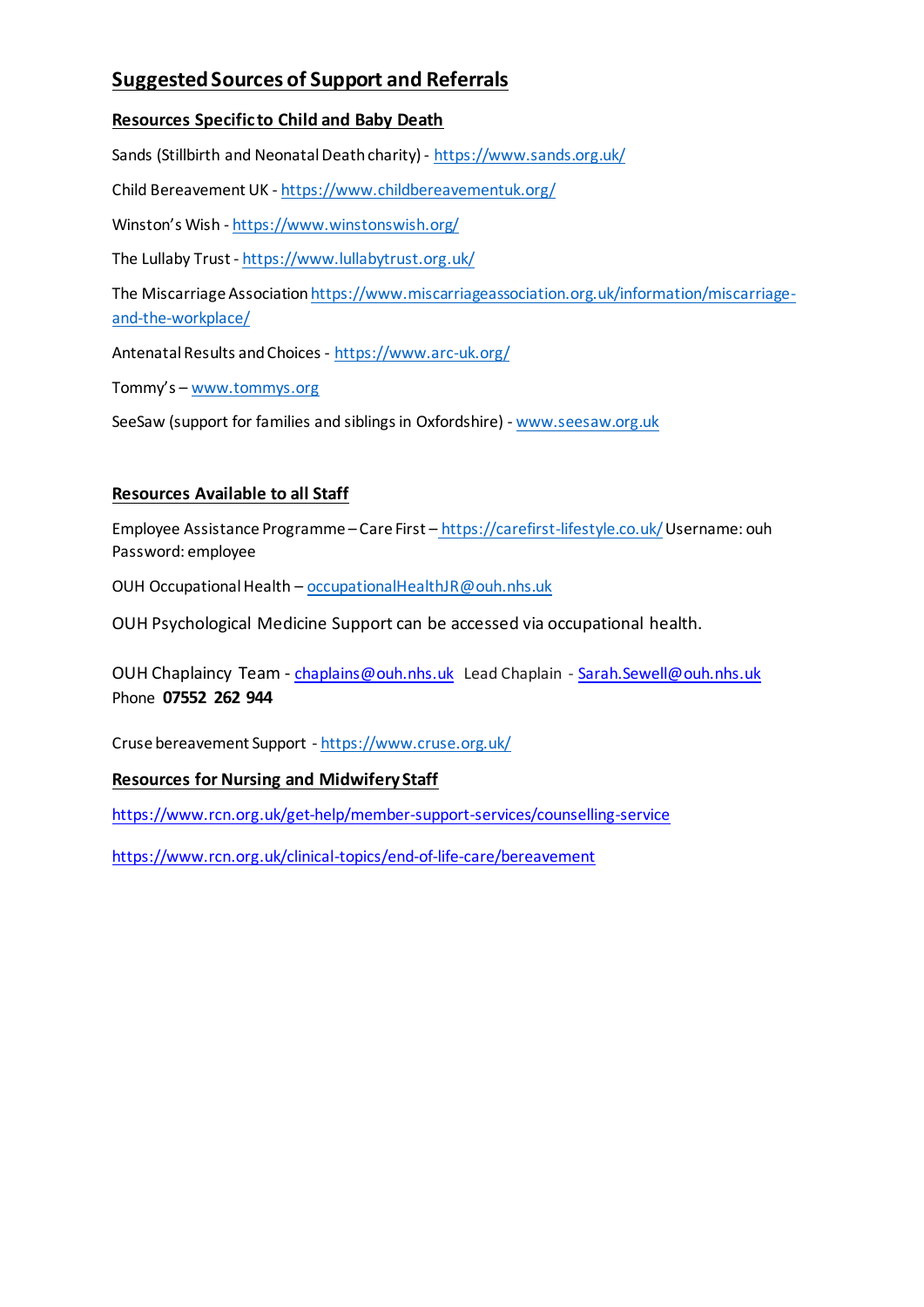#### **Resources Specifically for Doctors**

Practitioner Health Programme - <https://www.practitionerhealth.nhs.uk/> Practitioner Health is a free, confidential NHS primary care mental health and addiction service with expertise in treating healthcare professionals.

Professional Support and Wellbeing Service - [https://thamesvalley.hee.nhs.uk/resources](https://thamesvalley.hee.nhs.uk/resources-information/professional-support-wellbeing/)[information/professional-support-wellbeing/](https://thamesvalley.hee.nhs.uk/resources-information/professional-support-wellbeing/) Free at the point or use for trainee doctors. Offering a range of coaching and wellbeing services to support return to training (working closely with the local SuppoRTT team) and explore career development, which may be especially relevant after lifechanging personal experiences.

Medic Support Confidential Psychological Support Service for Trainee Doctors-see their leaflet [medic-support-leaflet-2019.pdf \(hee.nhs.uk\)](https://thamesvalley.hee.nhs.uk/wp-content/uploads/sites/5/2020/12/medic-support-leaflet-2019.pdf) – trainee doctors can access this service for confidential psychology sessions focussed on work-related stress, anxiety or depression, even if they are currently not at work.

Supported Return to Training (SuppoRTT) – This applies to junior doctors in a training programme. Health Education England is committed to supporting trainees to return to training after a period of extended absence (3 months or longer). The supported Return to Training (SuppoRTT) initiative aims to support trainees with their confidence, skills and knowledge so that they can safely and confidently return to practice within their training programme. Trainees absent for less than 3 months may also opt in to the programme.

In order to provide more support to returning trainees, HEETV are offering all returnees three 'reorientation' days, allowing trainees to be supernumerary, with no nights or on-calls, for their first three full days while they readjust to being back in a training/working environment. This period could include activities such as shadowing a colleague; attending departmental meetings; familiarising themselves with departmental processes/protocols. We are aware the experiences and needs of each individual vary, and so if your feel that three days is not sufficient, please discuss this with your ES during your pre-return interview. Full information about this as well as all the relevant paperwork, courses on offer etc are available on the deanery website:

[https://thamesvalley.hee.nhs.uk/resources-information/trainee-information/supported-return-to](https://thamesvalley.hee.nhs.uk/resources-information/trainee-information/supported-return-to-training/)[training/](https://thamesvalley.hee.nhs.uk/resources-information/trainee-information/supported-return-to-training/)

The OUH trust champion is Sarah Millette, a Consultant Geriatrician, and she is happy to be contacted about any issues related to returning trainees[. Sarah.millette@ouh.nhs.uk](mailto:Sarah.millette@ouh.nhs.uk)*"SuppoRRT have been amazing with accessing funding for supernumerary posts, courses and advocacy on my behalf for various rota and placement issues. They were also very good pastoral support".* 

Bereaved Physicians Mums Facebook group – doctors can be directed to [shona.johnston@ouh.nhs.uk](mailto:shona.johnston@ouh.nhs.uk) who is an admin for this group.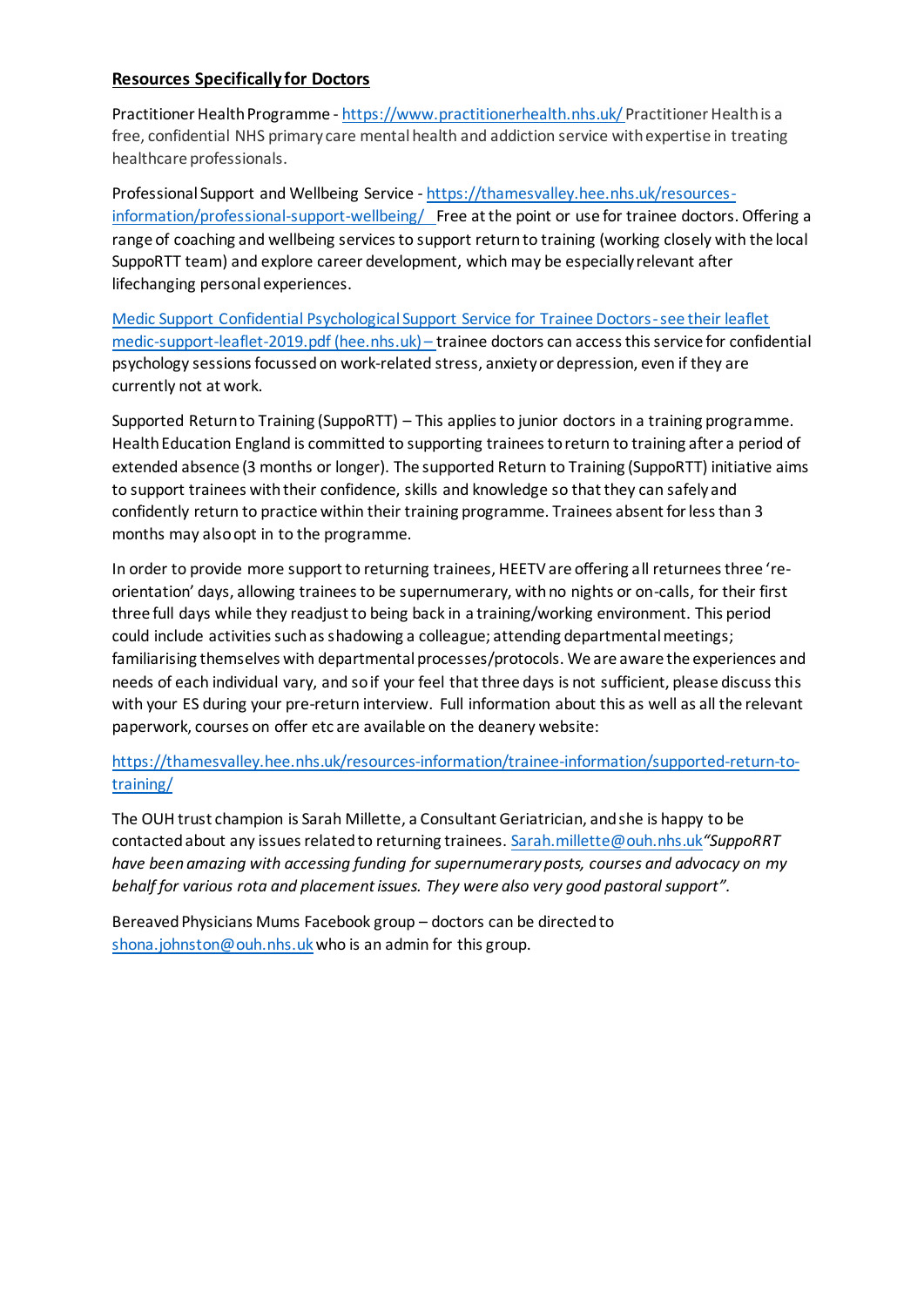## **Subsequent Pregnancies**

Pregnancy after loss can be extremely challenging. This is a time when support may need to be increased. It is not helpful to be overly optimistic about the outcome of the pregnancy; bereaved mothers tend to take pregnancy one day at a time. Bereaved mothers will need a pregnancy risk assessment as per usual. Discuss what will be most helpful.

"*The other thing that made a big difference was in subsequent pregnancies I felt very supported both by my trusts and the deanery, fully supported to stop on calls immediately, no questions asked and both asked if there was anything else they could do to help me… they made a big difference to me and how I was able to cope."*

*"My colleagues sent me away on the days of my scans – they could tell I was extremely anxious and my mind wasn't at work."*

#### **Longer Term**

The intensity of loss tends to get less over a period of time; bereaved parents remain at risk of prolonged grief, anxiety and depression for many years.

Remember that birthdays and anniversaries can produce new waves of grief; where possible grant leave requests for these special days.

*"Birthdays and anniversaries are the worst. Understand that just because I was ok last week doesn't mean I'm ok this week…. Other people remembering anniversaries helps. Very few do but its always made me feel less alone."*

*"Returning to work was the hardest thing I did. Ultimately I'm glad I did and it was good for me, and helped me to "move forward" in my grief (I don't like the term "move on" because she is always my daughter). It took a long time to build up my confidence at work. My experiences changed me - I was a good doctor before – but I am now better able to listen and empathise. I know what it feels like to be given devastating news. I've never said "don't worry" to a patient again."* 

#### **Support for Colleagues' Wellbeing**

Be aware that line managers and other colleagues may also be deeply affected by the child or baby's death; take the time to talk and offer support and signpost to organisations as needed.